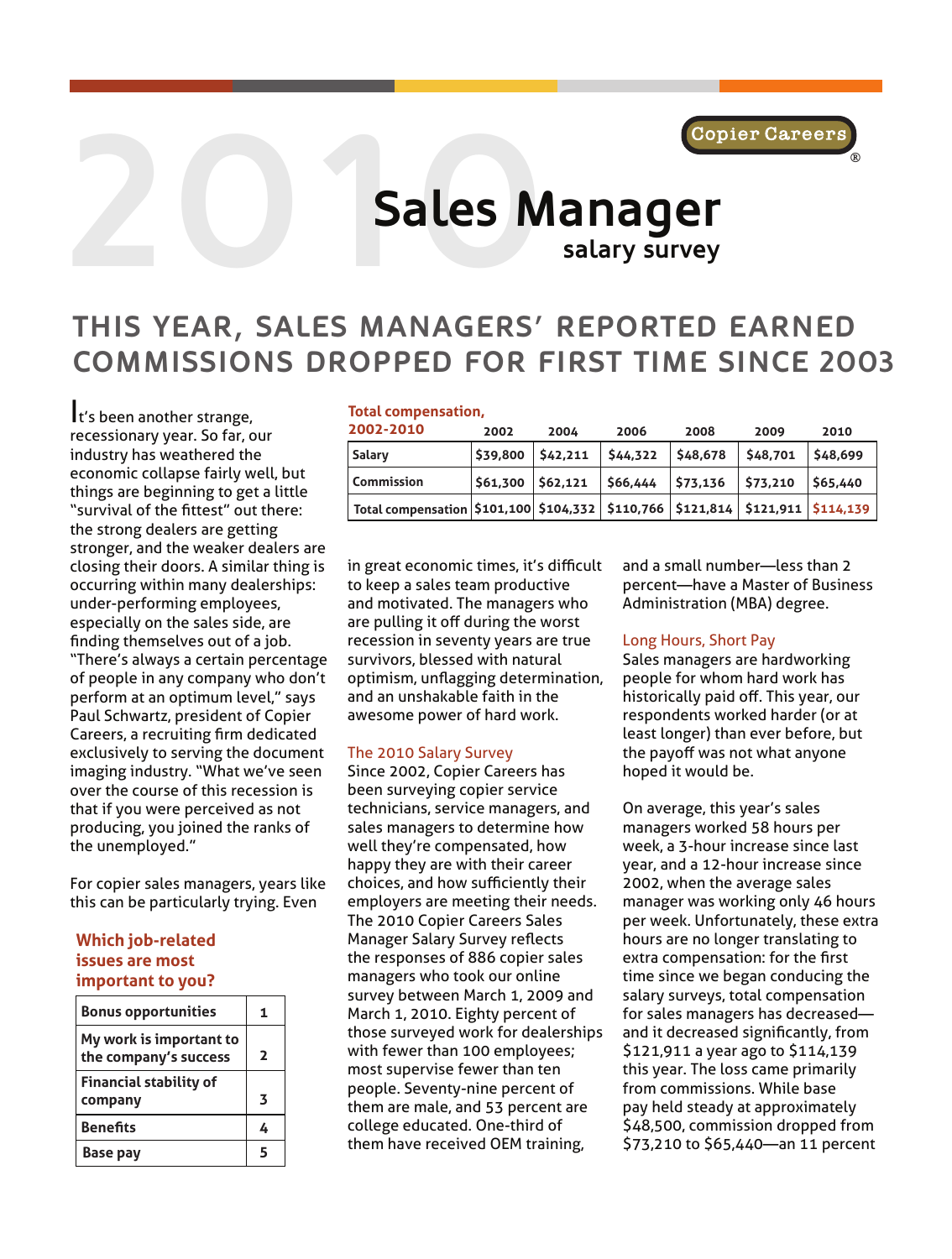#### **Are you currently looking for a different job?**



# **Percentage of respondents who received bonuses or direct cash rewards**



**Percentage of respondents who received non-cash rewards**



decrease, and the first downturn in reported earned commissions since 2003.

Why such a large and abrupt drop? The economy is one obvious culprit, and an important one, but other factors like shrinking profit margins are also to blame. According to one Copier Careers web commentator, "As profit margins continue to shrink, so does overall compensation for sales reps. Typical comp plans address the company goals, but many times they leave the performing representatives changing focus to another area without gaining any ground in compensation." Another possible factor? Managed Print Services.

#### MPS Compensation: A Complex Equation

Amidst all this economic turbulence, our industry has begun to embrace a new business model: Managed Print Services. While MPS can be a great way for dealers to add value and increase profits, it can also cause trouble for the sales department if the compensation plan is poorly designed. Based on the feedback we've heard, many dealerships have not yet figured out the magic formula. As one rep says, "MPS can be a very useful tool when adding increased value to any company. It gives salespeople something to talk about rather than the same old speeds and feeds. The problem I see is that companies don't know how to compensate the representatives who are selling MPS services. My company, for instance, doesn't offer any residuals on renewed contracts and pays only 5 percent while striving for 50 percent margins and that's a recipe for failure."

The long MPS sales cycle may also help explain why this year's sales managers are working longer hours for less commission. "The addition of MPS adds another tool to serve and capture customers," says another online commentator. "However, a single salesperson can work many prospects in the same amount of time it would take to land one MPS deal. The additional labor hours required to build a plan for a single MPS prospect are quite extensive. Should the MPS deal fail to be signed, it can be devastating to a salesperson."

As more dealerships begin to implement MPS programs, structuring a compensation plan that is beneficial for the dealership as well as for the rep will be critical, and sales managers who can find a formula that works will be in much better shape than those who can't.

#### Die Another Day

Despite this year's setbacks, most sales managers we've talked to would agree that it's an exciting and challenging time to be in copier sales. Sure, the economy is still shaky (though it appears to be gaining some momentum), sales of office equipment are still down, and most dealerships are still working the kinks out of their MPS strategies. But things are bound to improve eventually, and when they do, the sales managers who've survived the Great Recession will find that the old cliché is true: what didn't kill them has made them smarter, tougher, and far stronger than they ever believed possible. •

**Up next: special online-only section, featuring a full page of additional graphs and commentary.**